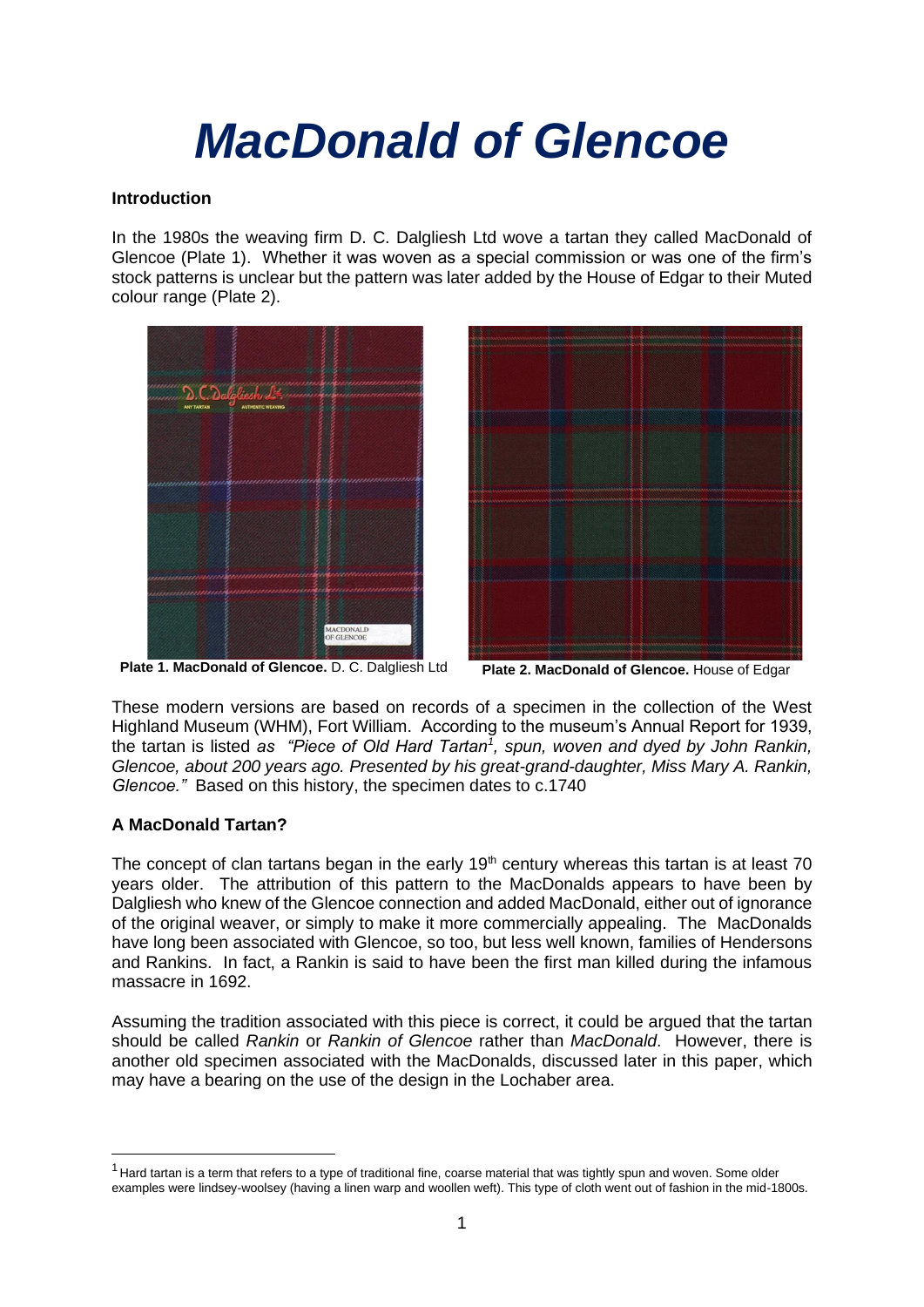#### **The Original Specimen**

The WHM specimen measures 20.5" x 14.5" and was woven at 46 ends per inch (epi) using singles (unplied thread) in the warp and weft. It has one selvedge and three rough edges meaning that this was cut from a larger piece (Plate 3). The blue at the edge of the piece is extended to form a selvedge mark which is herringboned with 54 ends alternating in 5 irregularly sized alternating bars and a final red stripe of 8 ends with the last to paired through the same  $(2^{nd})$  heddle (Plate 4) and (Fig 1).



**Plate 3. The original specimen woven by John Rankin.** Photo E F Williams



**Plate 4. Herringbone selvedge mark.** Photo E F Williams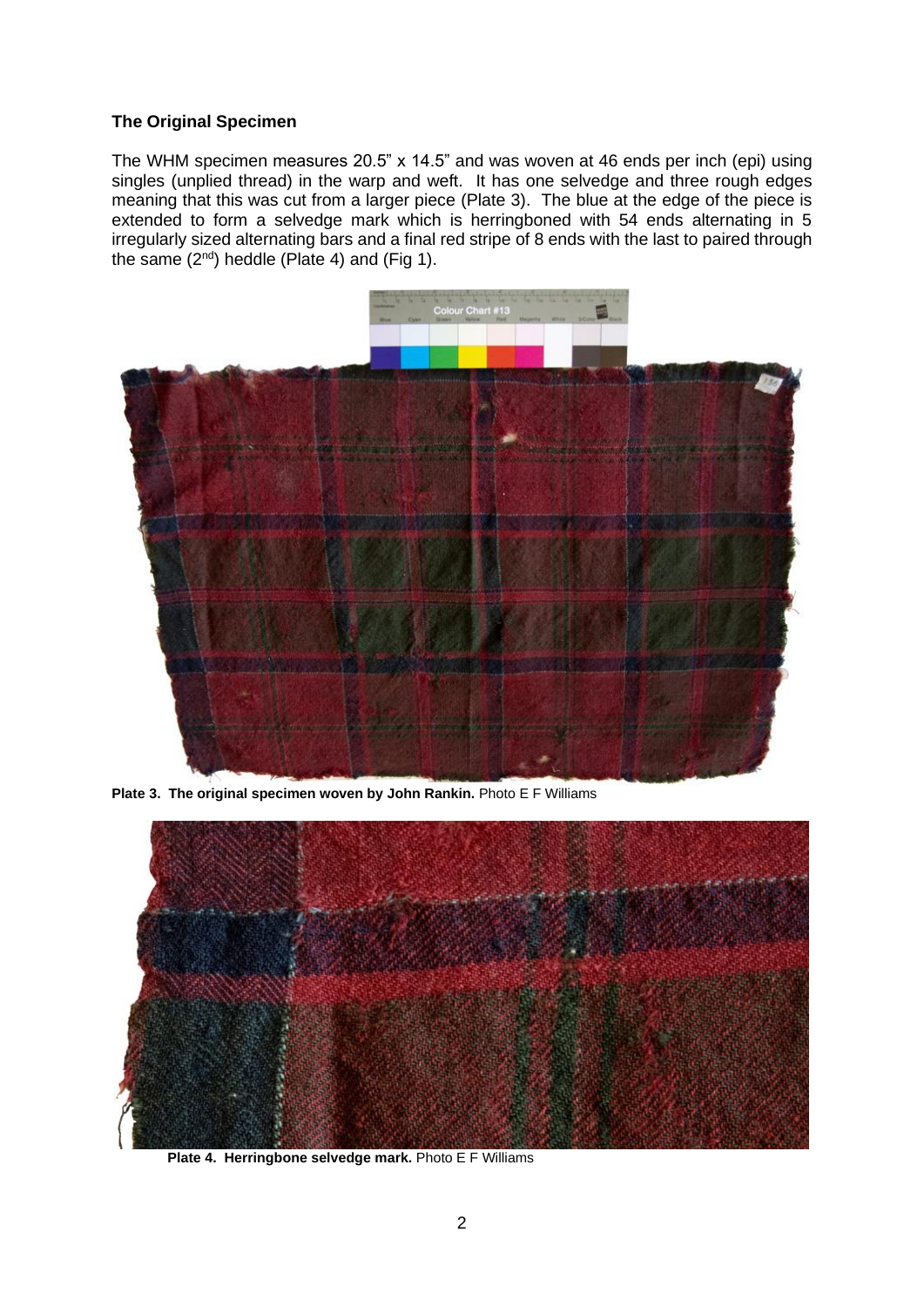

# **Fig 1. Arrangement of the irregular herringbone at the edge of the broad red.**

A selvedge mark comprising a blue bar, often herringboned, with a final red stripe is typical of  $18<sup>th</sup>$  century civilian plaiding. Such patterns were woven offset<sup>2</sup> and designed to be joined to form double-width cloth in which the pattern repeats correctly across the whole width. In this case, the original material is likely to have been off-set, 24 inches wide with 4 half setts and into the  $5<sup>th</sup>$  as far as the LB and finished with the selvedge mark (Plate 5). When joined, two lengths would have 8 half setts (4 full repeats) plus a selvedge mark of each side (Plate 6).



**Plate 5. Probable layout of the original warp with four half setts, part of the fifth and the selvedge mark.**



**Plate 6. Layout of the joined cloth: Eight half setts and the selvedge marks.**

No dye analysis has been conducted on the piece but if tested, it is probable that the dyes were those typically used in 18th century rural tartan; cochineal and indigo for the reds and blues respectively; indigo and an unknown yellow source for the green.

<sup>&</sup>lt;sup>2</sup> The traditional method of offset weaving is discussed here - [http://www.scottishtartans.co.uk/Joined\\_Plaids.pdf](http://www.scottishtartans.co.uk/Joined_Plaids.pdf)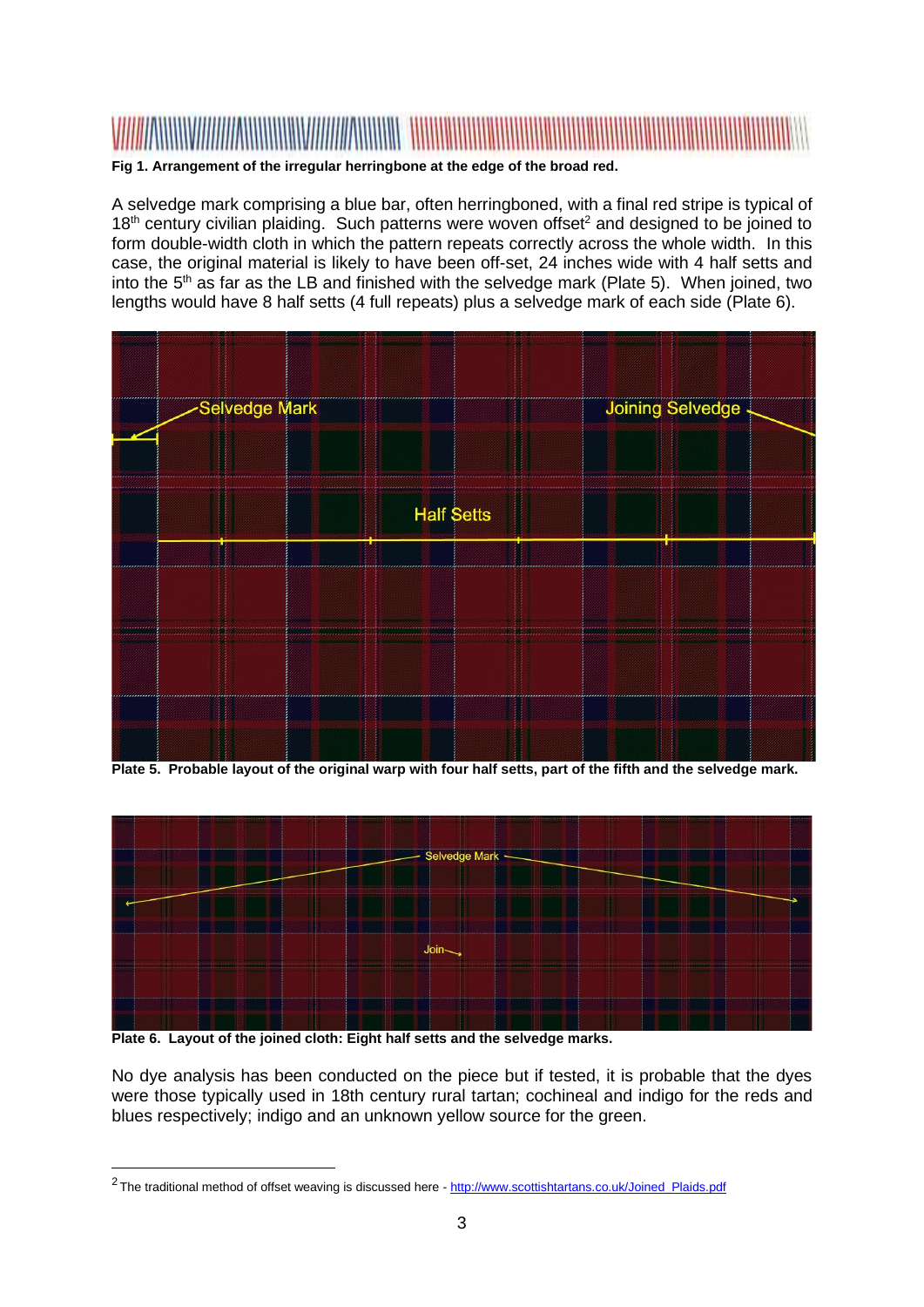# **The Sett**

The Glencoe tartan is amongst a group of traditional patterns that can de described as having alternating red and green grounds, separated by a blue bar. This basic arrangement was often decorated with finer stripes The red and green grounds are sometimes of equal size, as is the case here, but more commonly, the red ground is proportionally larger. A number of late 18<sup>th</sup> and early 19<sup>th</sup> century tartans followed this structure (Fig 1).



**Fig 2. 18th and early 19th century designs with alternating red and green grounds separated by a blue bar.**

Several include a triple-stripe; a broad one flanks by two narrow ones, on the red. This triplestripe arrangement was called the *MacDonald Motif* by D.C. Stewart<sup>i</sup> because of the propensity of old tartans associated with the clan that include it (Fig 2).



**Fig 3. 18th century tartans associated with Clan Donald that include the 'Triple-Stripe Motif'.**

The close similarity between the Glencoe and Keppoch tartans is apparent when the setts are compared in the same shades (Plate. 7). The red and green are different sizes in the Keppoch tartan, and the blue proportionally large but the tartans are otherwise structurally close.<sup>3</sup> Both

<sup>3</sup> [http://www.scottishtartans.co.uk/MacDonnell\\_of\\_Keppoch.pdf](http://www.scottishtartans.co.uk/MacDonnell_of_Keppoch.pdf)